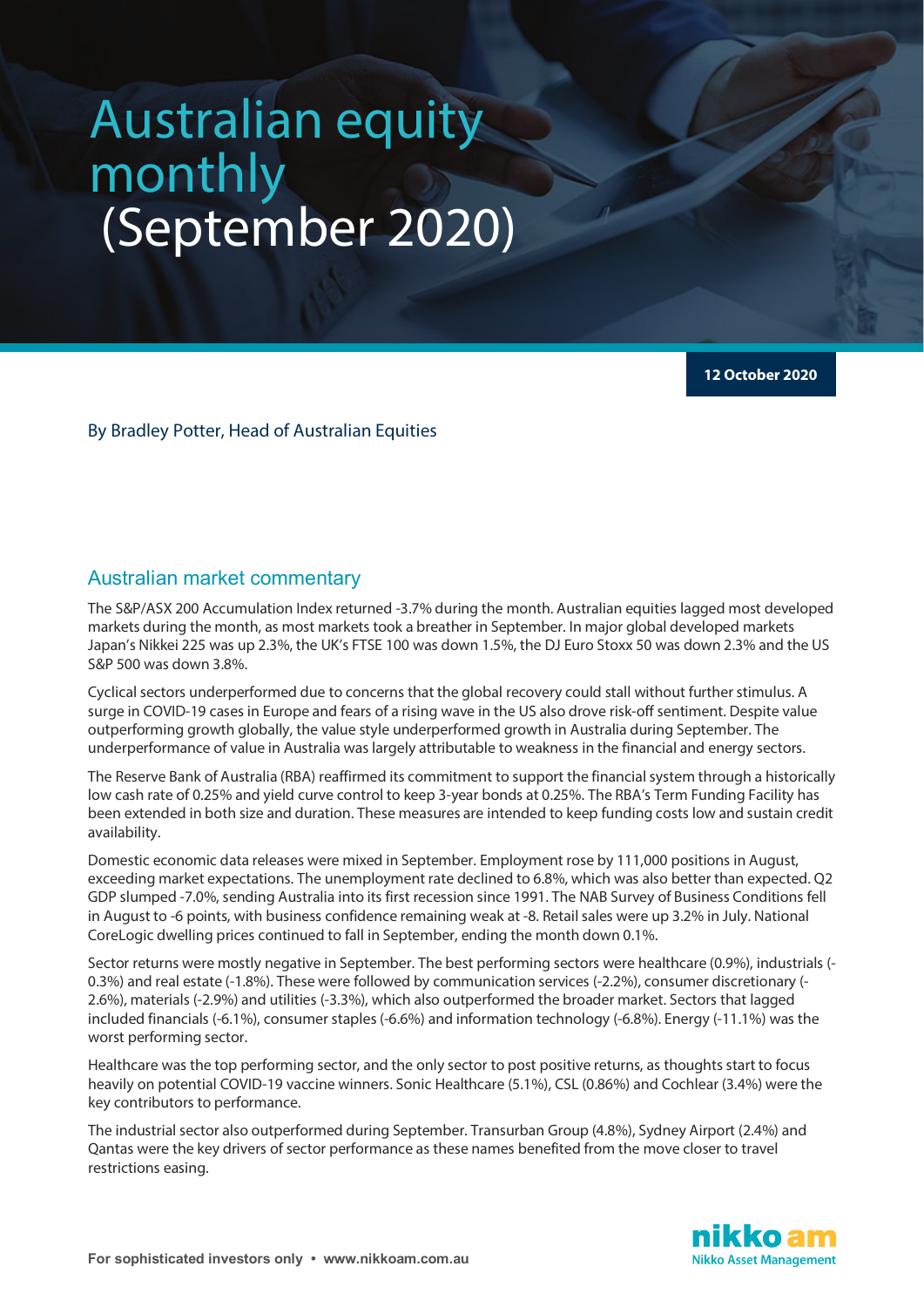The real estate sector also outperformed the broader market, despite the challenges of COVID-19. The key contributor was Mirvac (3.3%).

The consumer staples sector lagged the broader market. It was dragged into negative territory by Woolworths (- 7.4%) and the A2 Milk Company (-17.4%), which fell following a profit warning.

The information technology sector ended its recent outperformance, following the lead of global IT stocks. Afterpay (-12.5%) finally ended its stellar run to post negative returns, while Computershare (-8.1%) and Wisetech Global (- 8.4%) also underperformed.

The energy sector was the worst performer in September as oil prices fell during the month. Sector heavyweights Origin Energy (-21.4%), Woodside Petroleum (-10.2%) and Santos (-13.9%) were the main detractors.

## Australian market outlook

While the ongoing global COVID-19 situation and ensuing uncertainty makes forecasting difficult, we continue to reassess our earnings estimates. This includes reviewing short-term earnings and implications for dividends and balance sheet risk, as well as long-term earnings, which have implications for valuations. As well as assessing the risks associated with stocks in the portfolio currently, we are also actively assessing opportunities thrown up by any aggressive and, in some instances, indiscriminate sell-offs.

Economic shocks such as the one we are currently experiencing typically result in social and economic adjustments. Ultimately, the impact on long-term earnings estimates and valuations will be a function of the depth, duration and damage inflicted during this period of enforced subdued activity. Some of the more obvious potential transformations include: 1) employees working from home for all or part of the week; 2) potential drop in required office space amid the work from home theme; 3) reduction in the use of public transport and increase in car travel; 4) potential decline in business travel as virtual meetings increase on the back of improving technology; 5) an accelerated shift in market share of e-commerce and omni-channel retail; and 6) surprisingly positive impact of low interest rates and government stimulus on housing, with early signs of increased interest in moving away from the inner CBD suburbs. It is still too early to be confident that these adjustments will be longstanding or perhaps just a one-off. As such, the Nikko AM team continues to invest significant time to identify, and thus appropriately value, any of the structural winners and losers.

The 2020/21 Federal budget delivered out of season in October was, as expected, one of the most stimulatory budgets we've ever seen. Echoing the RBA's explicit statement that reducing unemployment is a "national priority", the budget outlined a commitment to provide continuing extraordinary fiscal support until Australia's unemployment rate is below 6%. The initiative involves a broad strategy of spending to drive economic growth and job creation across many sectors via tax cuts, wage subsidies, infrastructure spending and investment incentives together with a boost to housing and a reboot to manufacturing. The spending was widespread across defence, health, technology, university research, the energy sector and regional areas.

The US election became even stranger, if that was possible, with President Donald Trump contracting COVID-19 along with a number of his key advisors. He was, however, only hospitalised for a short period and is already back in the White House and thus arguably minimising the impact to his campaign. The key risk remains a drawn-out election result, exacerbated by the political parties disputing the outcome through the courts. A clear victory by either party is likely to be viewed positively.

The combination of extreme positioning and valuation differentials that are still evident in the market always provides strong forces when the market reverses. Recessions are typically the catalyst for changes in leadership styles and our expectation is for history to repeat with value outperforming—particularly when the world becomes less sensitive to the COVID-19 situation via a vaccination or a therapeutic solution. Like other large market corrections, it is always difficult to pick the bottom. Therefore, rotating slowly into some of the beaten down value names funded by reducing and exiting the outperformers is an approach that we have found has worked well in these type of markets.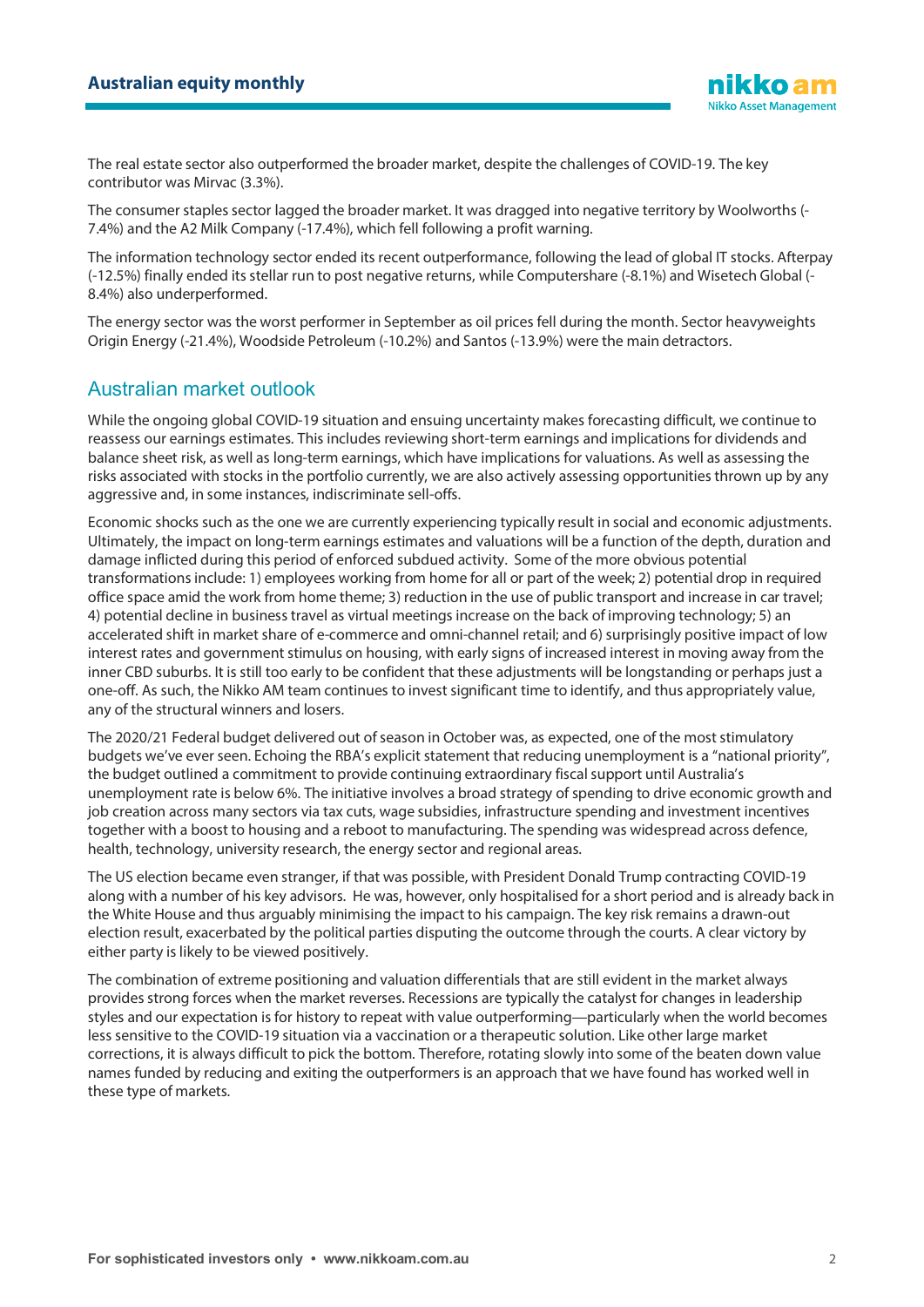

#### **Contact us**

#### **Nikko AM Limited**

Level 26, One International Towers Sydney, 100 Barangaroo Avenue Barangaroo NSW 2000, Australia

GPO Box 3881, Sydney NSW 2001, Australia

**Phone:** + 61 (0) 2 8072 6300 **Fax:** + 61 (0) 2 8072 6304 **Email:** enquiries.au@nikkoam.com

This document is prepared by Nikko Asset Management Co., Ltd. and/or its affiliates (Nikko AM) and is for distribution only under such circumstances as may be permitted by applicable laws. This document does not constitute personal investment advice or a personal recommendation and it does not consider in any way the objectives, financial situation or needs of any recipients. All recipients are recommended to consult with their independent tax, financial and legal advisers prior to any investment. This document is for information purposes only and is not intended to be an offer, or a solicitation of an offer, to buy or sell any investments or participate in any trading strategy. Moreover, the information in this document will not affect Nikko AM's investment strategy in any way. The information and opinions in this document have been derived from or reached from sources believed in good faith to be reliable but have not been independently verified. Nikko AM makes no guarantee, representation or warranty, express or implied, and accepts no responsibility or liability for the accuracy or completeness of this document. No reliance should be placed on any assumptions, forecasts, projections, estimates or prospects contained within this document. This document should not be regarded by recipients as a substitute for the exercise of their own judgment. Opinions stated in this document may change without notice. In any investment, past performance is neither an indication nor guarantee of future performance and a loss of capital may occur. Estimates of future performance are based on assumptions that may not be realised. Investors should be able to withstand the loss of any principal investment. The mention of individual securities, sectors, regions or countries within this document does not imply a recommendation to buy or sell.

Nikko AM accepts no liability whatsoever for any loss or damage of any kind arising out of the use of all or any part of this document, provided that nothing herein excludes or restricts any liability of Nikko AM under applicable regulatory rules or requirements. All information contained in this document is solely for the attention and use of the intended recipients. Any use beyond that intended by Nikko AM is strictly prohibited.

Japan: The information contained in this document pertaining specifically to the investment products is not directed at persons in Japan nor is it intended for distribution to persons in Japan. Registration Number: Director of the Kanto Local Finance Bureau (Financial Instruments firms) No. 368 Member Associations: The Investment Trusts Association, Japan/Japan Investment Advisers Association.

United Kingdom and rest of Europe: This document is communicated by Nikko Asset Management Europe Ltd, which is authorised and regulated in the United Kingdom by the Financial Conduct Authority (the FCA) (FRN 122084). This document constitutes a financial promotion for the purposes of the Financial Services and Markets Act 2000 (as amended) (FSMA) and the rules of the FCA in the United Kingdom, and is directed at professional clients as defined in the FCA Handbook of Rules and Guidance.

United States: This document may not be duplicated, quoted, discussed or otherwise shared without prior consent. Any offering or distribution of a Fund in the United States may only be conducted via a licensed and registered broker-dealer or a duly qualified entity. Nikko Asset Management Americas, Inc. is a United States Registered Investment Adviser.

Singapore: This document is for information to institutional investors as defined in the Securities and Futures Act (Chapter 289), and intermediaries only. Nikko Asset Management Asia Limited (Co. Reg. No. 198202562H) is regulated by the Monetary Authority of Singapore.

Hong Kong: This document is for information to professional investors as defined in the Securities and Futures Ordinance, and intermediaries only. The contents of this document have not been reviewed by the Securities and Futures Commission or any regulatory authority in Hong Kong. Nikko Asset Management Hong Kong Limited is a licensed corporation in Hong Kong.

Australia: This document is issued in Australia by Nikko AM Limited (ABN 99 003 376 252, AFSL 237563). It is for the use of wholesale clients, researchers, licensed financial advisers and their authorised representatives only.

New Zealand: This document is issued in New Zealand by Nikko Asset Management New Zealand Limited (Company No. 606057, FSP22562). It is for the use of wholesale clients, researchers, licensed financial advisers and their authorised representatives only.

Kingdom of Bahrain: The document has not been approved by the Central Bank of Bahrain which takes no responsibility for its contents. No offer to the public to purchase the Strategy will be made in the Kingdom of Bahrain and this document is intended to be read by the addressee only and must not be passed to, issued to, or shown to the public generally.

Kuwait: This document is not for general circulation to the public in Kuwait. The Strategy has not been licensed for offering in Kuwait by the Kuwaiti Capital Markets Authority or any other relevant Kuwaiti government agency. The offering of the Strategy in Kuwait on the basis a private placement or public offering is, therefore, restricted in accordance with Decree Law No. 7 of 2010 and the bylaws thereto (as amended). No private or public offering of the Strategy is being made in Kuwait, and no agreement relating to the sale of the Strategy will be concluded in Kuwait. No marketing or solicitation or inducement activities are being used to offer or market the Strategy in Kuwait.